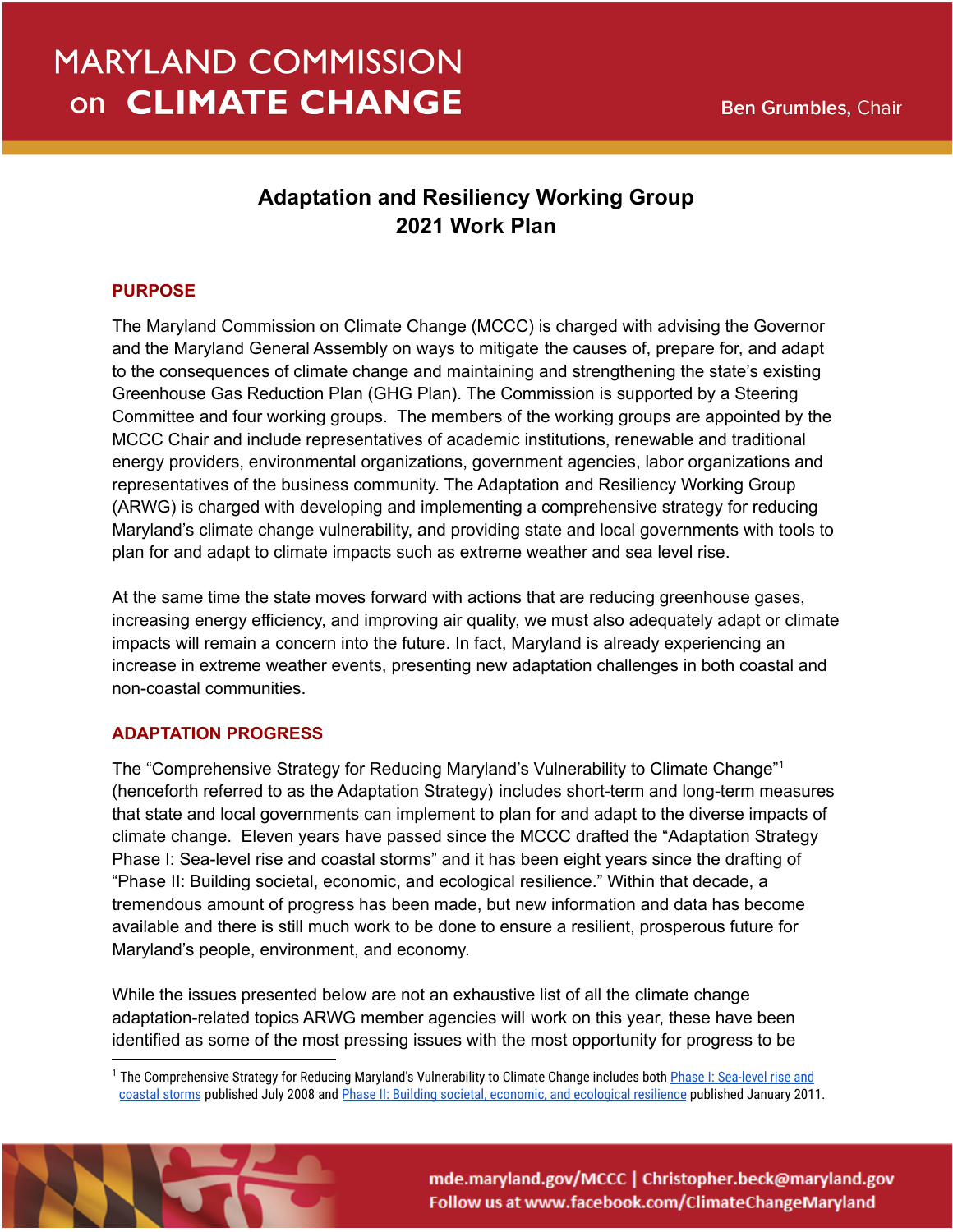made in 2021. Many items are exploratory, and therefore may become recommendations or work plan items for 2022 and beyond.

## **2021 PRIORITIES FOR ARWG ACTION**

The approach to achieving these priority actions will be informed by the robust feedback received at the February 22 ARWG meeting. Through a series of survey questions on each of the priorities, ARWG members and participants weighed in on the scope, intent, approach, timeline and needs in order to achieve the work plan priorities. Details of the survey responses can be found on the webpage for the ARWG Meeting materials from Feb. 22, [found](https://mde.maryland.gov/programs/Air/ClimateChange/MCCC/Pages/ARWG.aspx) here.

- 1. *Adaptation Indicators and Report Card.* In 2021, ARWG will continue working with the University of Maryland Center for Environmental Sciences (UMCES) to finalize the Maryland Coastal Adaptation Report Card. Once complete, ARWG will consult the Education, Communication and Outreach (ECO) workgroup to advise on a communications outreach strategy that effectively communicates to all climate stakeholders the existence of the report card. ARWG and its partners will identify where best to integrate the identified indicators and report card findings into programming to help further the goals of the State of Maryland and the MCCC. (Requested by the Commission in 2019, completion in 2021).
- 2. *Evaluate and Update the State's Adaptation Strategy.* Building on the efforts initiated in 2020, ARWG and partners will continue development of a framework to guide the state's adaptation efforts. The framework will guide and prioritize action over the next ten years, specifically in vulnerable and underserved communities. The approach includes five sectors:
	- Water resources
	- Human health
	- Working Lands and Natural Resources Based Economy
	- Natural resources and
	- Protecting critical infrastructure.

There are also three cross-cutting focus areas: environmental justice, climate jobs and training, and state service delivery and local government to ensure the strategy is comprehensive and integrated. (Requested by the Commission in 2019, completion in 2021).

3. *Water Quality and Climate Change Resiliency Portfolio.* In 2020, the Resiliency Opportunity Zones: Maryland's Climate and Water Quality Restoration Portfolio was completed by DNR. The Portfolio provides the foundation for a broader effort, one that will help identify specific communities for more focused work and development of community specific conservation and restoration portfolios. The Portfolio will continually evolve as it is integrated into decision making at the state and local levels. ARWG will support this integration and revision effort by providing expertise, review, and input on criteria and applicability. ARWG will also serve as a connector between the effort and local and state partners looking to implement this Portfolio into decision making. (Identified in the State's Phase III Watershed Implementation Plan, completion in 2021).

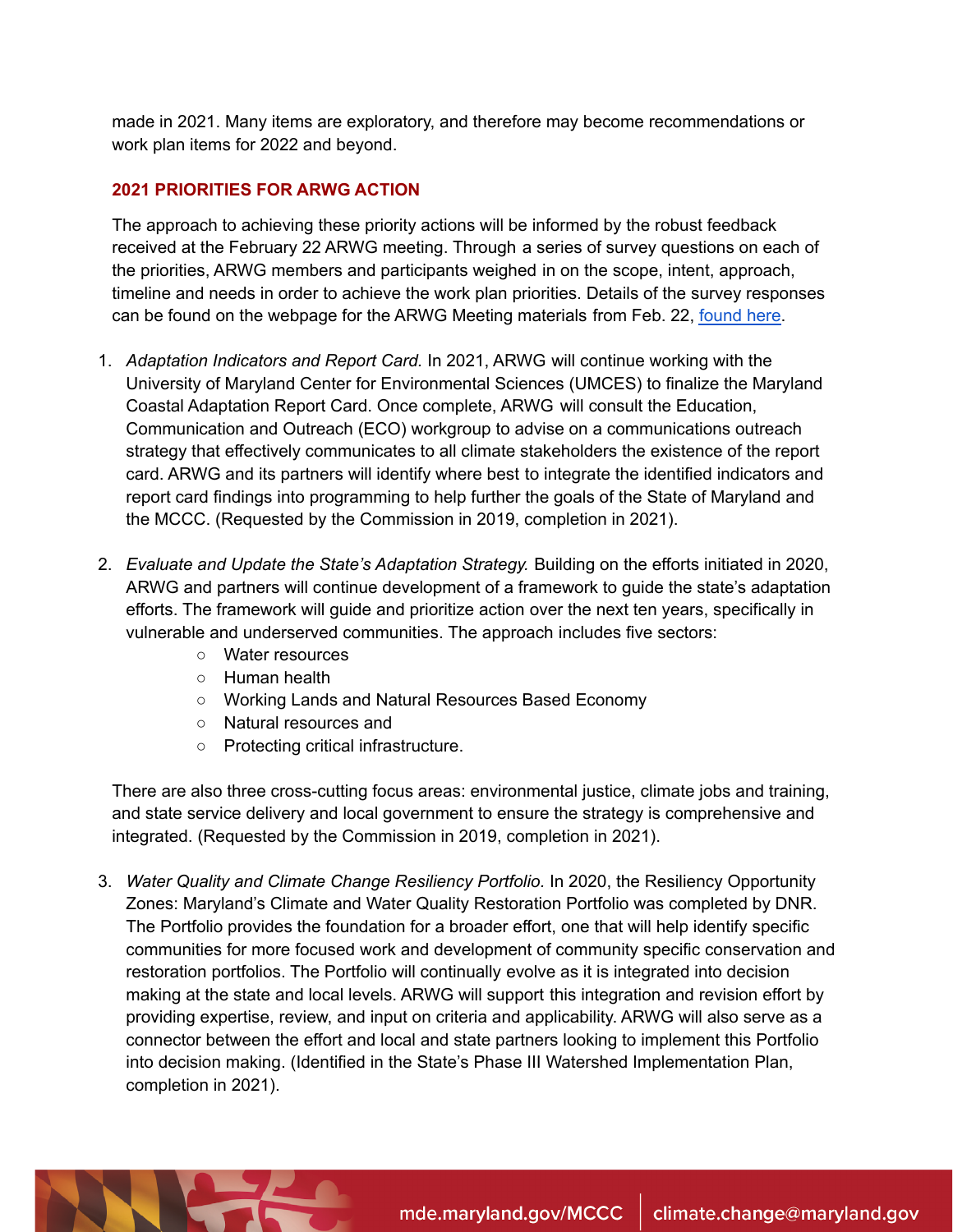- 4. *Advance Saltwater Intrusion Plan Recommendations.* The ARWG will continue to support the Maryland Department of Planning in furthering and advancing the recommendations set forth in the final plan (Maryland's Plan to Adapt to Saltwater Intrusion and [Salinization\)](https://planning.maryland.gov/Documents/OurWork/envr-planning/2019-1212-Marylands-plan-to-adapt-to-saltwater-intrusion-and-salinization.pdf). The ARWG will receive periodic updates from the Maryland Department of Planning (MDP) regarding this effort and will confer with MDP and other state agencies on how to increase or expedite plan implementation.Topics will include exploring ways to use existing land conservation and easement programs to assist landowners, dissemination of information to key stakeholders, and engaging subject matter experts.
- 5. *Maryland's Climate Leadership Academy.* ARWG and partners will continue to foster a community of climate-smart local government and infrastructure leaders through participation in and promotion of the Maryland Climate Leadership Academy. ARWG will help identify content for the online learning lab and short courses to help advance Commission goals and initiatives (i.e., Maryland Energy Administration-specific training, Maryland Department of Health-specific training, Coast Smart guidance on new program update). Efforts will be directed to developing a "short course" on identified sector specific training. Relevant climate training identified by ARWG, the MCCC and partners will be developed for deployment through the Climate Leadership Academy.
- 6. *Environmental and Climate Justice.* ARWG will continue coordinating with other MCCC working groups and engaging environmental justice partners, including the Commission on Environmental Justice and Sustainable Communities (CEJSC), to ensure that we thoroughly and meaningfully integrate environmental justice, diversity and inclusion into all of our programming and initiatives. This will help ensure that vulnerable, underserved and under-resourced communities are given assistance and resources to prepare for and adapt to the impacts of climate change.

## **ONGOING WORK FOR 2021 STATUS UPDATES**

- A. *Human Health Implications of Climate Change:* ARWG partners will continue to provide tools, resources, and technical assistance for citizens, communities, non-governmental organizations, schools, local governments, planners, and state agencies to help them think about health and use health data as they develop climate change plans. ARWG partners will also continue to ensure public health considerations are integrated in community forums that address climate adaptation efforts. ARWG members commit to tracking these efforts via the Maryland Environmental Public Health Climate Adaptation Tracker online mapping portal.
- B. *Addressing Increased Precipitation at the Local Level*: Maryland's average annual precipitation is projected to increase 10% from the current average by 2100. The frequency of extreme precipitation events is also anticipated to increase, which our existing gray infrastructure (e.g. stormwater systems) and green infrastructure investments (e.g. water quality BMPs) may not be able to effectively manage. Several research projects have been completed, with more underway, to model possible changes to precipitation regimes resulting

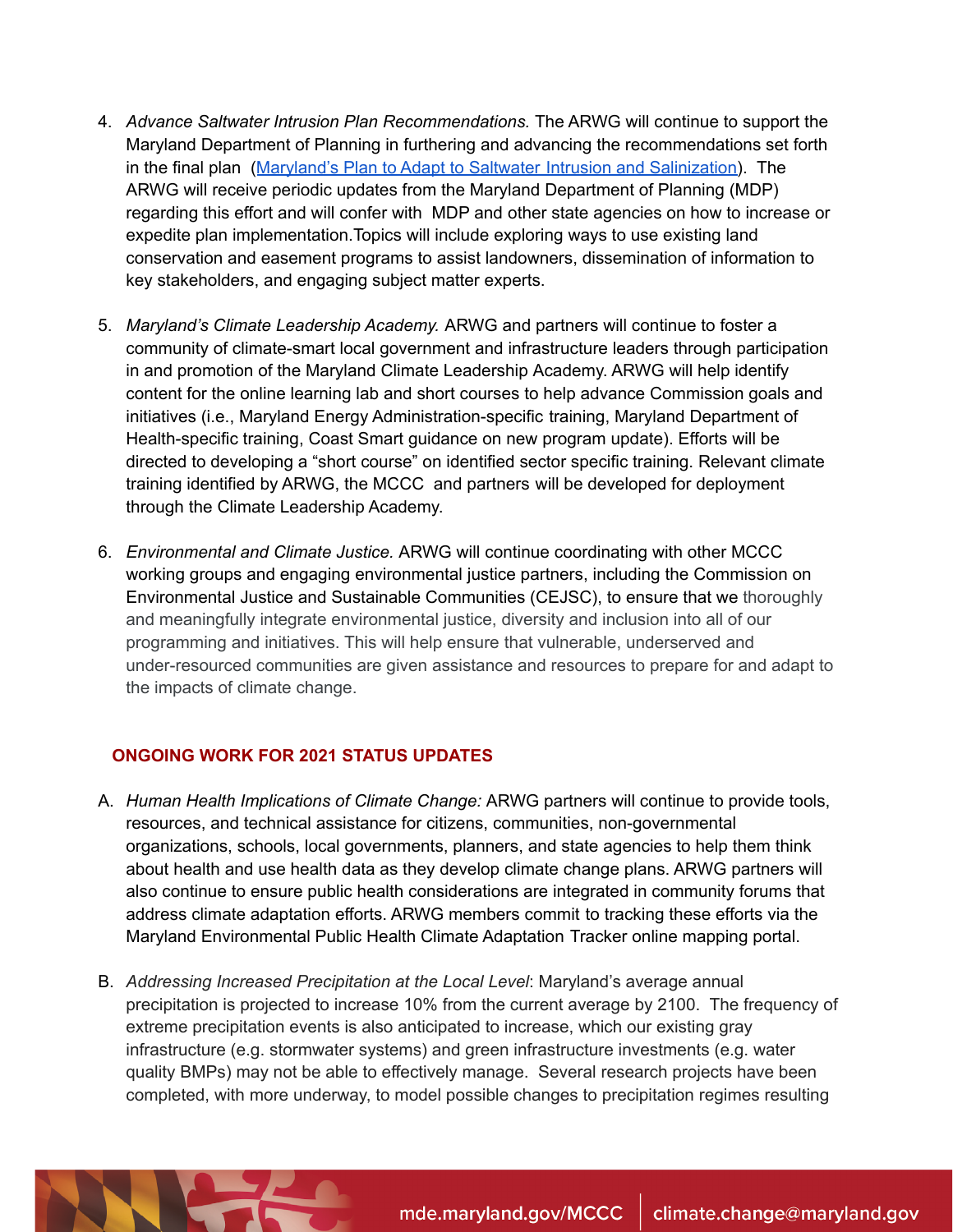from climate change. Continuing in 2021, MDE, DNR, and others will continue to track the state of the science on projecting climate change impacts on precipitation, with a focus on how the results of the research could help Maryland communities better assess their localized flood risks and plan to become more resilient to precipitation-induced flooding.

- C. *Healthy Soils Initiative*: House Bill 1063, passed during the 2017 legislative session, established a Healthy Soils Program and requires MDA to provide incentives, including research, education, technical assistance, and subject to available funding, financial assistance to farmers to implement the management practices that promote soil health and sequester carbon. MDA, MDNR, and MDE should work together through the ARWG and Mitigation Work Group, as well as the Soil Health Advisory Committee, to identify dedicated long-term sources of funding to support the purposes of the Healthy Soils Act.
- D. *Building Capacity to Compete for Natural Infrastructure Resiliency Funds -* The ARWG continues to recognize the need to prepare Maryland and its communities to take advantage of upcoming federal funding (e.g. FEMA, NOAA, USACE) and public private partnership (P3) opportunities that promote the use of natural infrastructure to build resilience to climate impacts. DNR is already leveraging beneficial use of dredged material opportunities to reduce project costs and make applications more competitive, and this could serve as a model as these larger-scale funding opportunities emerge. DNR will lead a group of ARWG partners throughout 2021 to discuss landscape-level needs for natural and nature-based (NNBF) project identification so that Maryland and its communities are better situated to compete for future funding.
- E. *Integrating Climate Change into the Phase III Watershed Implementation Plan -* The ARWG and partners will continue to work with the Governor's Bay Cabinet and the Chesapeake Bay Program (CBP) Phase III Watershed Implementation Plan (WIP) teams to account for the additional nutrient and sediment loads resulting from climate change. Through this engagement, ARWG members and partners will provide updates on activities that are listed in the WIP and milestones to ensure a comprehensive understanding of activities and progress on climate change efforts across the state are captured. Maryland's Phase III Watershed Implementation Plan <sup>2</sup> was submitted to EPA in August 2019.
- F. *Dam Safety*: As precipitation increases it is vital to ensure Maryland dams are resilient to the effects of climate change. Continuing in 2020 MDE will lead work to: prioritize inspections of significant and high hazard dams, assess their condition, and require repair or removal of dams where necessary to protect life and property. MDE, in consultation with MEMA and other ARWG partners, will also ensure adequate emergency preparedness by requiring owners to complete routine updates of dam Emergency Action Plans and by providing technical assistance to dam owners to implement table-top exercises for these Emergency Action Plans. MDE will develop intra-agency standard operating procedures for emergency response to individual and multiple dam failure incidents.

<sup>2</sup> Maryland's Final Phase III Watershed Implementation Plan. <https://mde.maryland.gov/programs/Water/TMDL/TMDLImplementation/Pages/Phase3WIP.aspx> Published August 2019

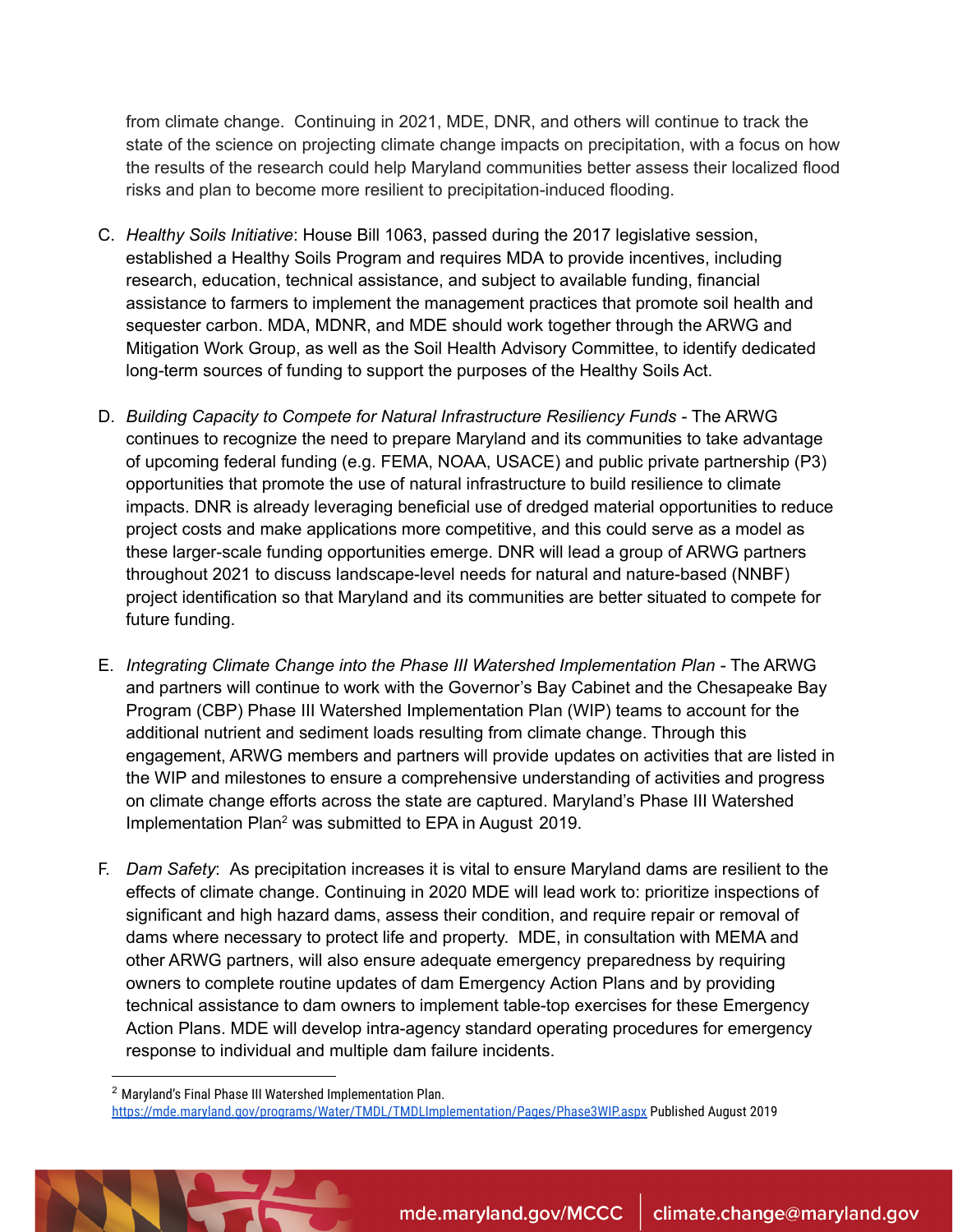## **ARWG Membership Roster**

As of Feb. 28, 2021

**ARWG Chair**: Secretary Jeannie Haddaway-Riccio, Department of Natural Resources **ARWG Coordinator**: Allison Breitenother, Department of Natural Resources **House Delegate Member:** Dana Stein, Maryland General Assembly

#### **Public Sector Representatives**

Fredrika Moser, Maryland Sea Grant Jim Bass, Eastern Shore Land Conservancy Eric Myers, The Conservation Fund

### **State-Agency Adaptation Sector Leads**

Matthew Rowe, Department of Environment on Water Resources *Vacant*, Department of Natural Resources on Forest and Terrestrial Kyle Overly, Maryland Emergency Management Agency on Emergency Management Bruce Michael, Department of Natural Resources on Bay and Aquatic Clifford Mitchell, Department of Health and Mental Hygiene on Health Jason Dubow, Department of Planning on Growth and Infrastructure Susan Payne, Department of Agriculture on Agriculture Sandy Hertz, Department of Transportation on Transportation Growth and Infrastructure Catherine McCall, Department of Natural Resources on Coastal Hazards Gregory Derwart, Maryland Insurance Administration

#### **Technical Advisors**

Katherine Charbonneau, Critical Area Commission *Vacant*, Department of Budget and Management Scott Zacharko, Department of the Environment Kevin Wagner, Department of the Environment Nell Ziehl, Department of Planning - Maryland Historical Trust Spyridon Papadimas, Department of General Services Lisa Lowe, Department of Information Technology Sasha Land, Department of Natural Resources Megan Granato, Department of Natural Resources Matthew Fleming, Department of Natural Resources *Vacant*, Department of Transportation - State Highway Administration Shawn Kiernan, Department of Transportation - Maryland Port Administration *Vacant*, Local Government Representative JaLeesa Tate, Maryland Emergency Management Agency Joy Hatchette, Maryland Insurance Administration